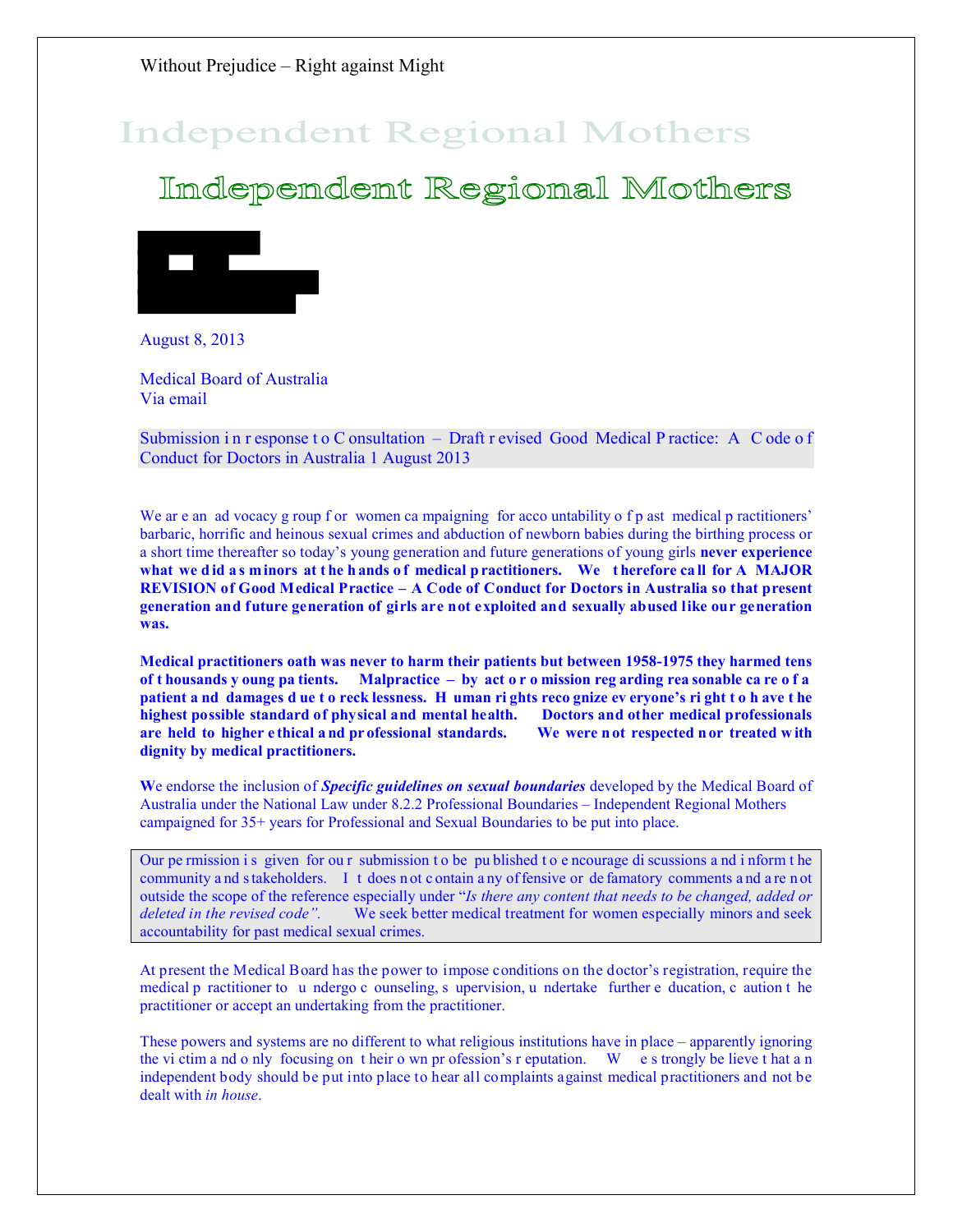Sexual Crimes committed by men wearing white collars are no more serious than sexual crimes committed by men wearing white coats and the present *A Code of Conduct* NEEDS A MAJOR OVERHAUL NOT A MINOR REVISION as a consequence of the volumes of evidence presented at Commonwealth and State Inquiries over the past 10 years against the medical profession.

#### *PRESENT REVISIONS -* Section 3 *Sexual Misconduct*

Under 3.5 Informed Consent – possibly overcomes hiding past illegal actions by the medical practitioners' but does not give them exemption from past barbaric, horrific and heinous sexual crimes and malpractice.

3.5.2 Obtaining i nformed c onsent o r o ther valid a uthority b efore you undertake a ny e xamination investigation o r p rovide t reatment ( except i n a n e mergency) o r b efore i nvolving p atients i n teaching or research.

*Informed c onsent* **still n eeds t o b e d efined a s t oday's medical p ractitioners e specially w orking in public hospitals STILL DO NOT OBTAIN INFORMED CONSENT from patients when it comes to medical treatment as per** *Medical Code of Conduct.*

Medical profession need to define th eir definition of *informed consent* (see l ater comments re P resident Obama presently studying a precise consent for USA patients to sign). Informed consent must be *freedom of mind.*

Under *8.2.2 Professional boundaries - The Draft Proposal for consultation is to include*

*Specific guidelines on sexual boundaries have been developed by the Medical Board of Australia under the National Law.[1](#page-1-0)*

*These specific guidelines state* 

*Sexual assault ranges from physical touching (or examination without consent) to rape and is a criminal offence that should be investigated by the police.[2](#page-1-1)*

Under 3.10 *Adverse events this consultation process for amendments to* A Code of Conduct for Doctors in Australia includes the addition of the words under

3.10.5 Complying with a ny r elevant pol icies, pr ocedures a nd r eporting r equirements, *(the fo llowing words to be added) – subject to advice from your medical indemnity insurer.*

Why is it necessary for a medical practitioner to seek advice from their medical indemnity insurer w*hen adverse events occur[3](#page-1-2) –* 

*You have a r esponsibility to be open and honest in y our c ommunication with y our p atient, to review what has occurred and to report appropriately[4](#page-1-3)*

*The* present Code of Conduct must include accountability of past crimes with them referred to the medical indemnity in surer f or r edress. What is d isturbing are recently published medical s tatistics – sexual misconduct is still occurring*,* 

 $\overline{a}$ 

<span id="page-1-0"></span><sup>&</sup>lt;sup>1</sup> Section 39 of the National Law and Sexual boundaries, Guidelines for doctors issued by the Medical Board of Australia

<span id="page-1-1"></span><sup>2</sup> No 3 – Understanding and defining sexual boundaries 28 October 2011 Sexual Boundaries Guidelines for Doctors.

<span id="page-1-2"></span><sup>&</sup>lt;sup>3</sup> A Code of Conduct for Doctors in Australia

<span id="page-1-3"></span><sup>&</sup>lt;sup>4</sup> http://www.safetyandquality/gov.au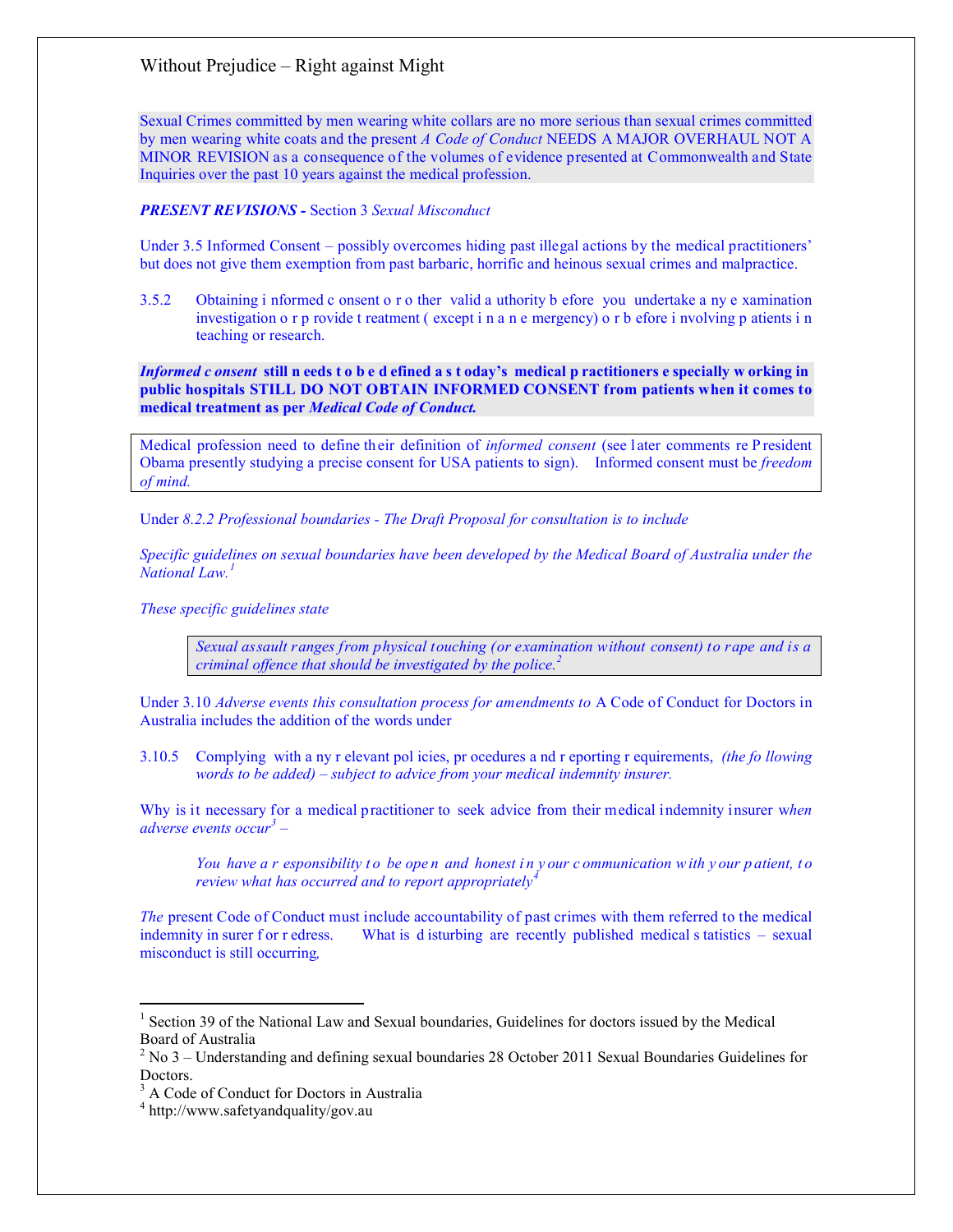#### **DOCTORS WITH A DARK SIDE – November 6, 2011**

*One in 15 medical practitioners registered to work in NSW has a criminal past, new figures reveal.[5](#page-2-0)*

*Of the 13,421 medicos checked by NSW police at the request of the Australian Medical Association, 9360 or 7 pe r cent – were found to have "disclosable court outcomes" such as convictions for theft, fraud and SEXUAL OFFENCES".[6](#page-2-1)*

*Three per cent of medical professionals in Victoria were found to have a criminal record but the agency (AHPA) s aid p olice th ere ( in V ictoria) h ad a c omparatively n arrow d efinition o f c riminal h istory. Nationwide, 2992 of the 52,445 medicos checked in the 12 months to July 2011 had a criminal history.[7](#page-2-2)*

The w ords *and S EXUAL O FFENCES* are d evastating to read y et t he medical p rofession s till will not address t he medical sexual c rimes W E H AVE B EEN S TANDING ON M OUNTAIN T OPS YE LLING OUT FOR 35+ YEARS.

THE PRESENT CODE OF CONDUCT FOR DO CTORS IN A USTRALIA IS FAILING and does not include any information where patients' complaints of sexual assault and other medical crimes can be dealt with similar to *Towards Healing* developed by the Catholic Church. The medical profession has not set up a similar body for those sexually abused by medical practitioners to seek redress.

## **HOW IS THE CURRENT CODE WORKING?**

Whilst the current code written on paper appears to work – in reality it does not. Patients are not protected from present day medical professionals especially those employed in public hospitals. As an example from present day medical professionals especially those employed in public hospitals. the present current code states medical practitioners communicate with family members and that is totally incorrect. That is incorrect as they have the power to place a patient in a nursing home a gainst the patient's an d f amily members' protests t hreatening to a pply for a *guardian* to be appointed by t he *Guardianship Board* so the medical practitioner's directions are adhered to.

Medical practitioners still believe they can act above the law and the majorities do not adhere to the present *Good Medical Practice – A Code of Conduct of Doctors of Australia.* In Victoria if a patient reports an incident to the Health Commissioner – the word of the medical practitioner or nurse or social worker is taken over the word of the patient – another area where medical practitioners are protected.

The Commonwealth Government put into place a *reporting mechanism for persons in nursing homes who are unhappy with treatment etc.* but that too, is just another group to appease persons in nursing homes – as they have no authority or power to investigate medical practitioners or owners of nursing homes – they are only an arbitrary group arranging reconciliation meetings. N o matter where persons turn – they hit walls protecting medical practitioners as it still appears they are above the law as stated in their own medical journal in 1960.

The current code should delete reference to *family* as medical practitioners' today do not communicate with family members in a respectful manner they are required to do so.

The Code of Conduct for Doctors in Australia cannot be in conflict with Human Rights. The *Code of Conduct for Doctors in A ustralia* must p rotect especially elderly or incapacitated persons and not place their rights in conflict with *human rights.*

 $\overline{a}$ 

<span id="page-2-0"></span> $5$  Doctors with a Dark Side www.smh.com.au/national/health/doctors-with-a-dark-side-20111195-1n11m.html

<span id="page-2-1"></span><sup>&</sup>lt;sup>6</sup> The figures are contained in the Australian Health Practitioner Regulation Agency's first annual report 2011 and covered in detail by industry journal *Medical Observer November 2011.* <sup>7</sup> ditto

<span id="page-2-2"></span>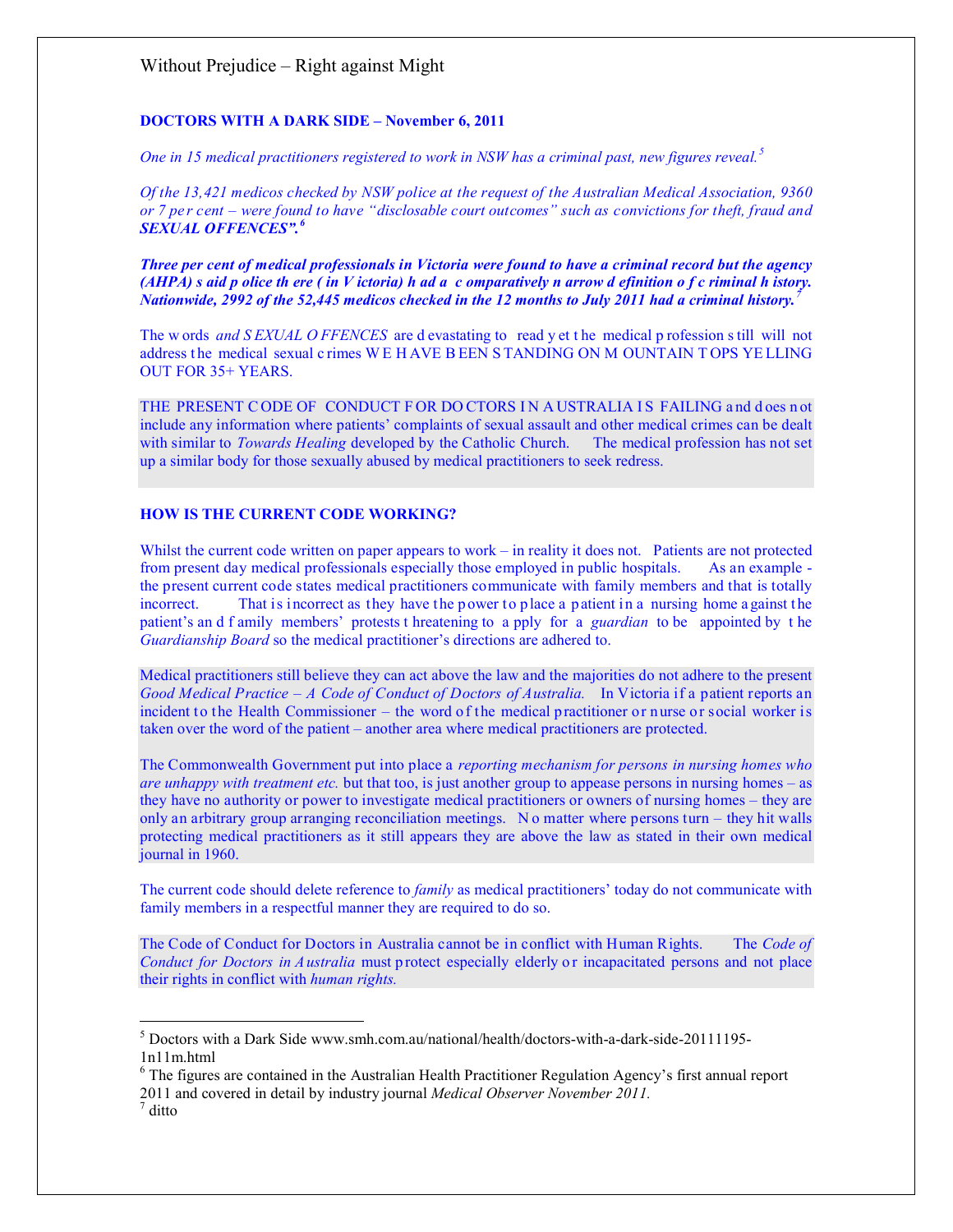Unfortunately t hese ci rcumstances have ar isen b ecause t he medical p ractitioners a re a llowing social workers to become too involved in their medical work knowing full well social workers and nurses will abide by a medical practitioner's direction over a patient's and family members' wishes – history repeating itself.

a family member a victim of the present day medical profession's unacceptable *Code of Conduct* with no where to turn for protection. The medical practitioners' behavior and attitude shows no improvement to that they displayed to wards minors i n their care during the 1950- 1970's.

#### **IS THERE ANY CONTENT THAT NEEDS TO BE CHANGED, ADDED OR DELETED IN THE REVISED CODE? DO YOU HAVE ANY OTHER COMMENTS ON THE REVISED CODE?**

The introduction in the Medical Board of Australia revised Consultation document states

*The code complements the Australian Medical Association Code of Ethics[8](#page-3-0) and is aligned with its values and i s al so c onsistent w ith t he D eclaration of G eneva an d t he I nternational Code of Medical Ethics[9](#page-3-1) issued by the World Medical Association. This code does not set new standards. It brings together, into a single Australian code, standards that have long been at the core of the medical practice.*

Those words h ave cl everly b een written b ut need to be amended s tating the *Australian M edical Association Code of Ethics was not consistent with the* **Declaration of Geneva and the International Code of Medical Ethics to up to** 1973 under Honorary Medical System's ethics and practices.

**Prior to 1973 the medical profession operated under the perception that the Declaration of Geneva – Nuremberg Code w***as an over reaction of the Nazi Doctors atrocities. German doctors apologised for the crimes perpetrated by Nazi doctors [10](#page-3-2)*

The Nation's medical profession published this apology in their own medical journal<sup>[11](#page-3-3)</sup> yet they acted under *the perception the Nuremberg Code was an ov er reaction to Nazi Doctors atrocities[12](#page-3-4)* carrying out t heir own a trocities a gainst h umanity. What does the Medical Board of A ustralia say now to the G erman Medical Group contradicting the Nation's medical profession's comment re the *Nuremberg Code?*

*GERMAN MEDICAL GROUP APOLOGY FOR NAZI PHYSICIANS' ACTIONS – WARNING FOR FUTURE[13](#page-3-5)*

*BODY ADMITS MANY DOCTORS UNDER NAZI-RULE DURING WW11 WERE GUILTY OF SCORES OF HUMAN RIGHTS VIOLATIONS [14](#page-3-6)*

*The body has admitted that many doctors under Nazi-rule during Second World War were guilty of human rights violations. German doctors performed pseudo-scientific experiments on inmates etc.*

 $\overline{a}$ 

<span id="page-3-4"></span><span id="page-3-3"></span><span id="page-3-2"></span><sup>11</sup> ditto<br><sup>12</sup> Document NMHR – copy included in Victorian Government's Draft and Confidential Report November 1997 – investigation into medical mistreatment and malpractice of children in institutional care.

<span id="page-3-6"></span><span id="page-3-5"></span><sup>13</sup> Edward H Livingstone MD – JAMA 2012.308(7) 657-658<br><sup>14</sup> Published 17.44 GMT 25 May 2012 Mail Online

<sup>8</sup> http://ama.com.au/codeofethics

<span id="page-3-1"></span><span id="page-3-0"></span><sup>9</sup> http://www.wma.net/en/30publications/10policies/c8/<br><sup>10</sup> Medical Journal of Australia 2013 – 198 (3) 162-163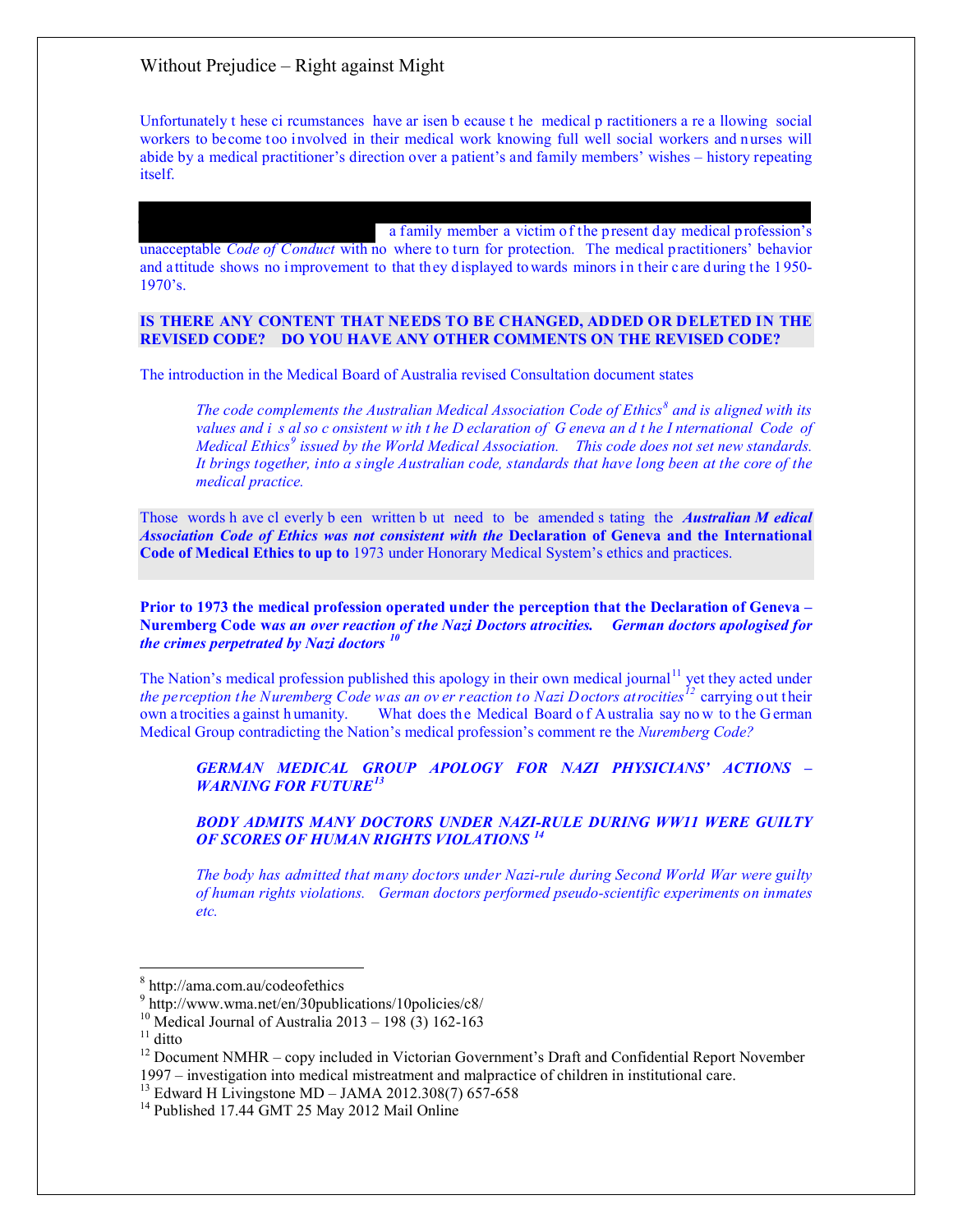Evidence against medical pr ofession 1950 -1970's is c onsistent with d ocuments is sued b y t he N ational Medical and Research Council late in 1960 and with Victoria the medical heartland of medical experiments WITHOUT CONSENT on young c hildren r esiding in i nstitutional c are, non p regnant girls r esiding in institutional c are a nd young pregnant girls a nd their ba bies in u tero in 1950-1970's including b arbaric, horrific and heinous medical sexual crimes – an ethics committee in line with Declaration of Geneva and the International Code of Medical Ethics was not put into place in Victoria until 1973 in an attempt to stop members of the honorary medical system from continuing to ignore the Declaration of Geneva.

The above was confirmed in a Victoria's Government Draft and Confidential Report – November **1997 – never released – following an inquiry into the medical professional's medical experiments on babies and children residing in institutional care WITHOUT CONSENT.**

### **REASONS FOR CALLING FOR MAJOR REVISION**

Medical practitioners in the past broke criminal law and through a major revision of *A Code of Practice of Doctors in Australia* it would enable the present Med ical Board of Australia to face the past. The medical profession still refuses to hold discussions with regards to the National Apology delivered by the former Prime Minister in Canberra and Leader of the Opposition on 21 March 2013 stating

Mothers and their babies were subjected to manipulation, mistreatment and malpractice.

During the Victorian Parliamentary Apology on 25.10.12 it was stated

*"Cruelty lived …and in our hospitals. "We failed that test. We failed it when doctors would lull young women into medicated delirium, press them into submission and undertake the procedure with a cold and clinical urge."*

*Daniel Andrews Victorian Leader of the Opposition stated*

*"We say sorry for the moral arrogance, for the flawed justification, for the heartless approach of authorities and institutions."*

Correspondence received from Kate Costello on behalf of the Office of the Honourable Jenny Macklin MP dated 25 June 2013) stated following the National Apology 23.3.2013

*Is f or G overnments and or ganisations t o c orrectly i dentify w hat w rong w as done at the t ime. Having named it (referring to the Prime Minister and Leader of the Opposition's formal National Apologies on 21.3.201) they need to acknowledge it without qualification otherwise the integrity of the apology is under minded and its healing power diminished.*

Why is the medical profession clouding the integrity of the National Apology?

Many politicians around the Nation have called for the medical profession to be held accountable for their past mistreatment a nd malpractice a gainst minors with many C ommonwealth p oliticians d elivering personal speeches in *Federation Chamber following the National Apology on 21 March 2013* and many State politicians' calls for accountability recorded in individual State Hansard documents.

Nursing an d s ocial worker p rofessions h ave o ffered t heir N ational ap ologies – why a nd where i s t he medical professionals apology and their redress scheme?

We once again call for a major revision of *A Code of Practice of Doctors in Australia* is urgently required so that no future generations of minors will ever suffered the same barbaric, horrific and heinous medical sexual crimes, mistreatment and malpractice by the medical profession.

**What is the definition of less serious unprofessional conduct?**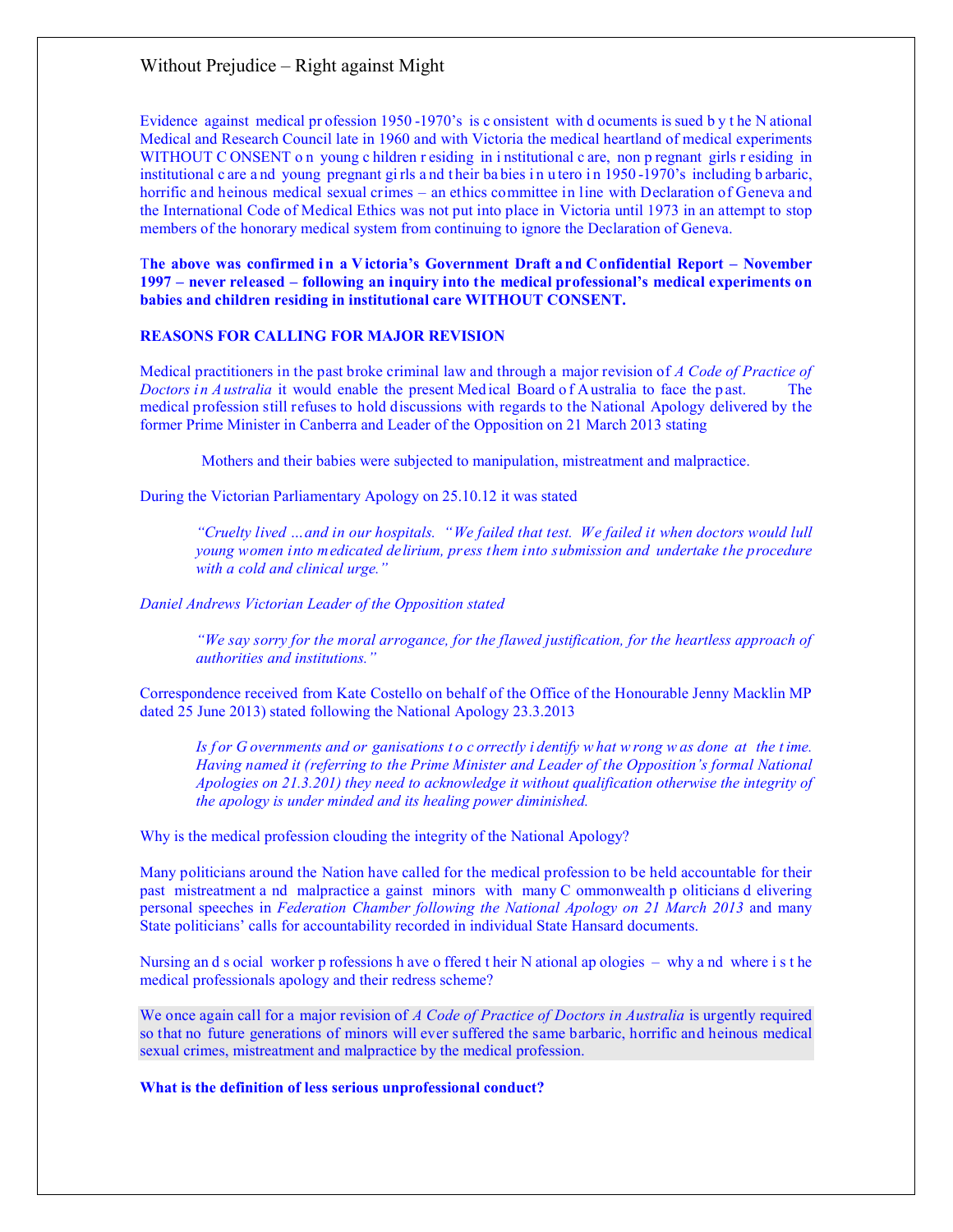**A c lear de finition o f l ess s erious un professional c onduct ne eds t o be published.** Unprofessional medical conduct can still be dealt with *in house tribunal* with complaints against medical practitioners no different to r eligious in stitutions systems. M edical p ractitioners a re not a bove t he la w and a ny unprofessional conduct should be dealt under the Nation's Crimes Act – Rule of Law and National Law not *in house.*

#### **MEDICAL PROFESSION PRESCRIBING AND INJECTING BANNED DRUGS**

The Code of Conduct does not cover medical practices of prescribing and injecting banned drugs as during the 1960's (clear written directions on 13 F ebruary 1960) was prescribing a nd injecting young pregnant girls and t heir b abies in utero with t he Australian banned drug *heroin* – so t here ap pears n othing h as ch anged o ver t he p ast 5 0+ y ears when it c omes to medical practitioners prescribing and injecting banned drugs.

The medical pr ofession i ntroduced on 28 M ay 1948 *new m odern m edical out look t owards unw ed motherhood –* for the purpose of using young pregnant girls and their babies in utero as part of their *dash* to find a cure for infertility.

#### **BIOLOGICAL P RINCIPLES – LEGACY O F ILLEGAL R EMOVAL O F H UMAN CELLS FOR GENETIC RE SEARCH - CODE O F CO NDUCT M UST INCLUDE PROTECTION OF HUMAN TISSUE SAMPLES.**

The present Code of Conduct does not cover *biological principles* with clear understanding for patients to understand the meaning of **CONSENT** with the question raised

*When you sign consent to undergo a biopsy, blood tests, removal of tissues for examination does a patient sign away their rights?*

*The answer is NO – a patient does not sign away their rights to their body tissues and the medical profession has no legal rights to reuse removed human cells without the person's written consent.*

In t he 1950 -1970's Victorian medical p ractitioners were r emoving *ovum and hum an t issues f rom non pregnant girls residing in institutional care without CONSENT as part of their efforts to find a c ure for infertility –* so what has happened to their o vum and human t issues they r emoved from i nnocent non pregnant girls WITHOUT CONSENT as detailed in the Commonwealth Inquiry into Institution Care 2004? Code of Practice must include *Biological Principles.*

The recent case in America where it has been discovered the tissues and human cells of *Henrietta Last* removed from her body in the 1950's **WITHOUT CONSENT** are still in existence in 2013 as they have continually b een grown i n l aboratories without her p ermission a nd now without t he p ermission o f her children, grand children and great grandchildren.

Breach of privacy and confidential o f H enrietta has now flowed into the b reach o f H enrietta's c hildren, grandchildren and great grandchildren privacy. The American medical profession are possibly facing a massive law s uit for not o btaining Henrietta's consent in the 1 950's and for their ongoing us age of her human cells for genetic research WITHOUT CONSENT AND CONSENT OF HER FAMILY MEMBERS till the present day is pending.

This is a serious breach of the privacy of not only herself but members of her family and presently

*The P resident o f th e U nited S tates Barrack O bama i s w orking w ith m edical pr ofession an d scientists t o p repare a p recise c onsent so t hat precise consents m ust be o btained be fore an y*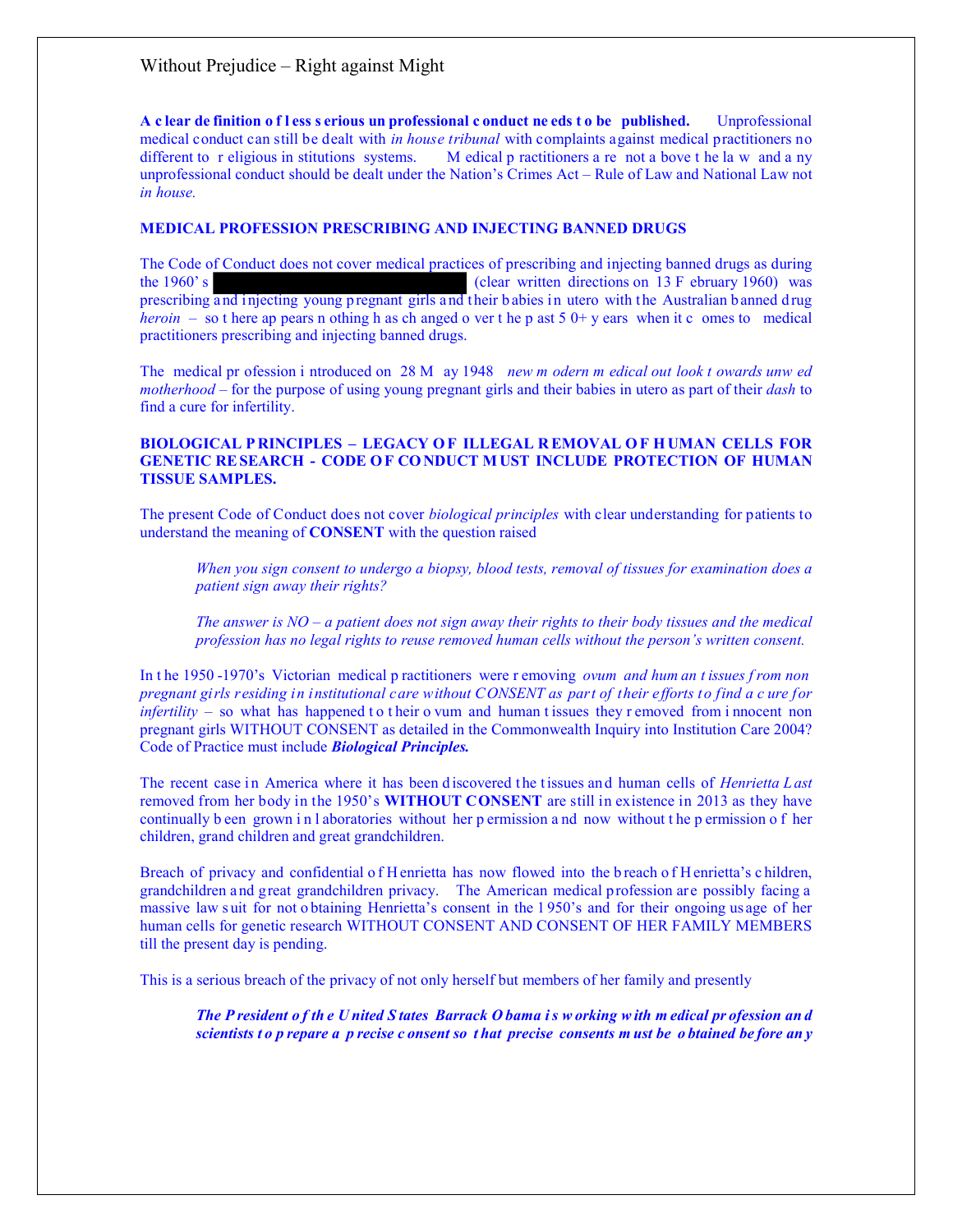*ongoing medical research can be conducted on human cells removed from a patient – unrelated to the original biopsy reasons.[15](#page-6-0)*

A c opy of this precise c onsent s hould be a vailable within the next 3 months. The A ustralian medical profession needs to examine the same serious issues that have now arisen in America.

The question arises:

*when a pe rson gives blood for testing – once the blood leaves a pat ient's body who owns the blood? C an it be used for other tests or medical research without CONSENT – the answer is NO.*

Non pregnant girls residing in institutional care had ovum *removed illegal and unlawfully (without consent)*  from their bodies and used in medical laboratories to find a cure for infertility in Victoria during medical experimentations with ovum included in the work of  $\blacksquare$  as h e stated in a r ecent television interview. Where are they now – is it another case of Henrietta Last in Australia?

#### **CONCLUSION**

 $\overline{a}$ 

A further letter has been recently sent to President of National AMA, to meet and discuss past barbaric, horrific and heinous sexual crimes and until accountability and resolution is reached – credibility of the present *Code of Conduct for Doctors in Australia can only been seen as a blatant breach of National Law by covering up and including past medical sexual crimes.* Our advocacy along with other advocacy groups finally won through with the introduction of *Medical Sexual Boundaries on 28 October 2011 and Commonwealth Government's agreement to conduct a Royal Commission into child sexual abuse.* 

A copy of our *Transcript* presented to the Victorian Inquiry into Criminal Abuse along with submissions can be sighted on their official website and a co py of an email recently forwarded to **all members of the Victorian Committee and many other Victorian politicians in support of our evidence will be tabled at a forthcoming meeting, Victoria Inquiry's final report will now be tabled in Victoria Parliament on 15 November 2013 – deferred from 30 September 2013.**

Below is a photograph of the medical tortuous treatment of young pregnant girls held in shackles whilst in labour – experiencing inhumane medical treatment and acts against humanity – held down during nature's greatest  $g$  ift – the miracle of g iving b irth to your o wn flesh and blood

The medical c rimes ar e covered under t he C rimes Act a nd *under Se xual B oundaries*  implemented by the Medical Board of Australia 28.11.2011 states several circumstances non pregnant girls and young pregnant girls and babies in utero endured*.* 

Please contact the writer on either one of the above telephone numbers to arrange a suitable time and date for a meeting with a University Professor and three mothers - survivors of past medical sexual and illegal and unlawful medical crimes of abduction of their newborn babies during the birthing process or a short time thereafter during 1950-1970's.

Medical sexual crimes and abduction of newborn babies are also major crimes of negligence and these acts must be compensated in the same manner religious institutions are compensating their survivors.

<span id="page-6-0"></span><sup>&</sup>lt;sup>15</sup> The recent interview with Dr. Francis Collins, Director, Institute of Health Centre USA – discussed the serious medical situation that has now arisen including risk of privacy of future family members.